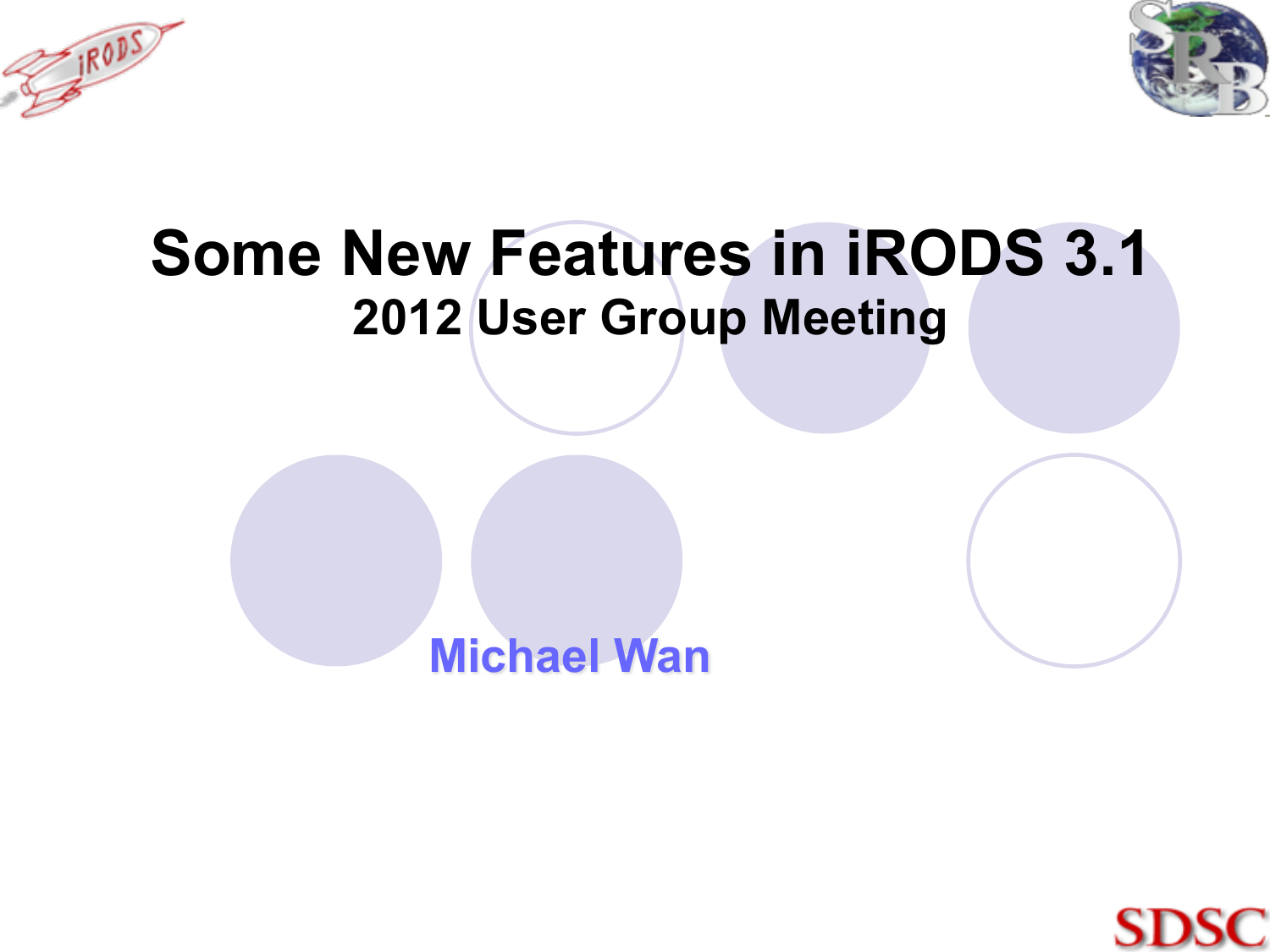

# 3.1 irods New features

- NETCDF/iRODS integration
	- Add NETCDF functionalities to iRODS
- Added compression capability to ibun and iphybun
	- using gzip, bzip2 and zip
	- Create compressed archive with -D option
		- e.g., ibun -c -D bzip2
	- extract compressed archive automatic because the DataType is registered in iCAT.
	- Added a –add option to ibun
		- Add files to existing compressed/uncompressed tar file
- Added a –wlock to iput and a –rlock to iget and irepl
	- lock data objects while the operation is in progress
	- A new API rcDataObjLock for server-server locking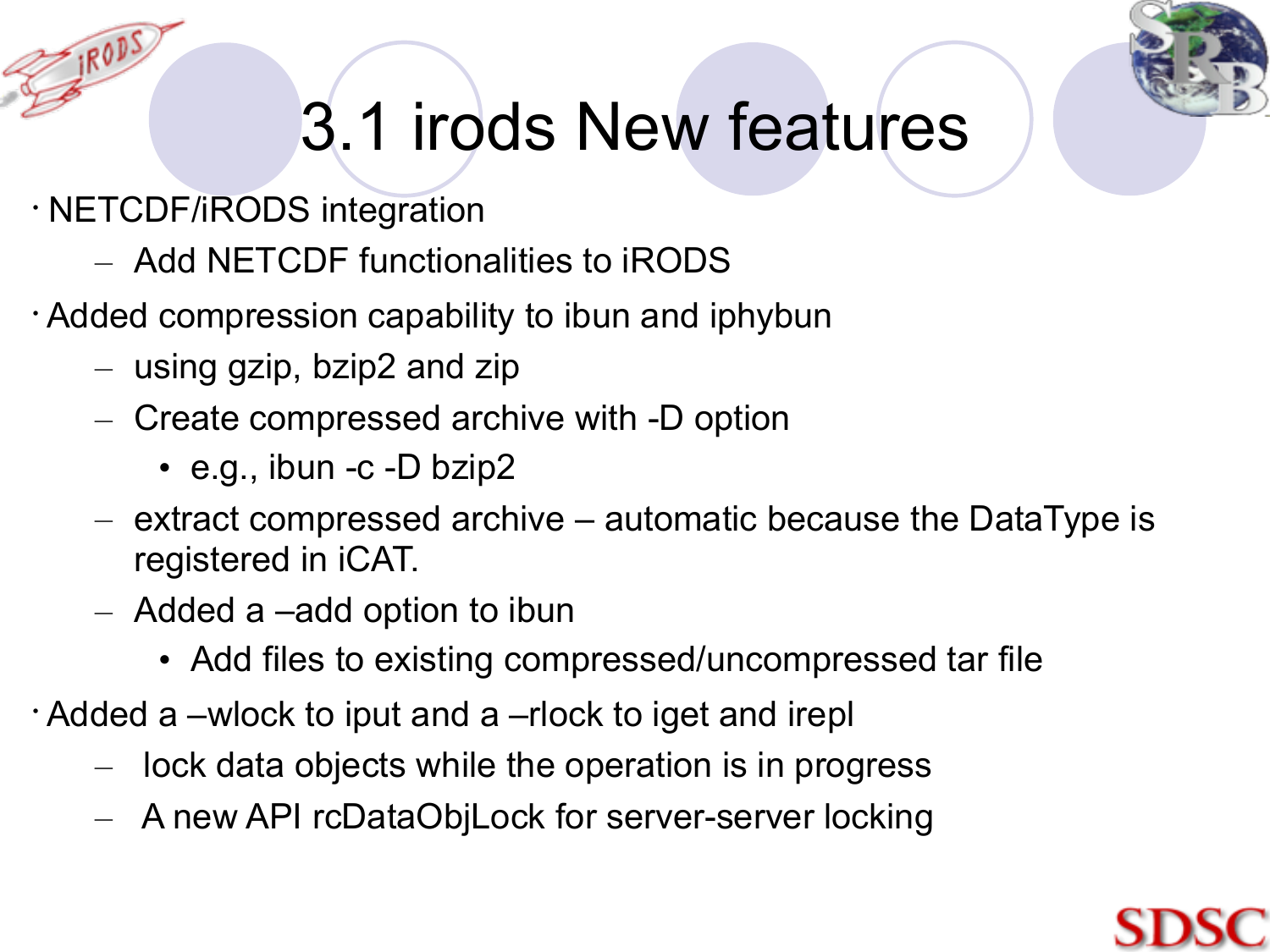## **IRODMOre irods 3.1New features (cont)**

- Checksum computation for COMPOUND class objects by
	- Staging to cache and then compute the checksum of the staged objects.
- A new -K option for iphybun
	- compute and register checksum value for the bundled subfiles and bundle files.
- A new --purgec option for iput/iget/irepl
	- purge the cache copy of a compound resource group immediate after the operation is done.
- A new --empty option for irm to remove bundle files only when they are empty.
- Multiple federated IES servers can now run on the same host.
- A new --bundle option for ils to list subfiles in a bundle file.
- A new rule acSetRescSchemeForRepl for selecting resource for replication.
- A new rule acPostProcForRepl for post replication processing.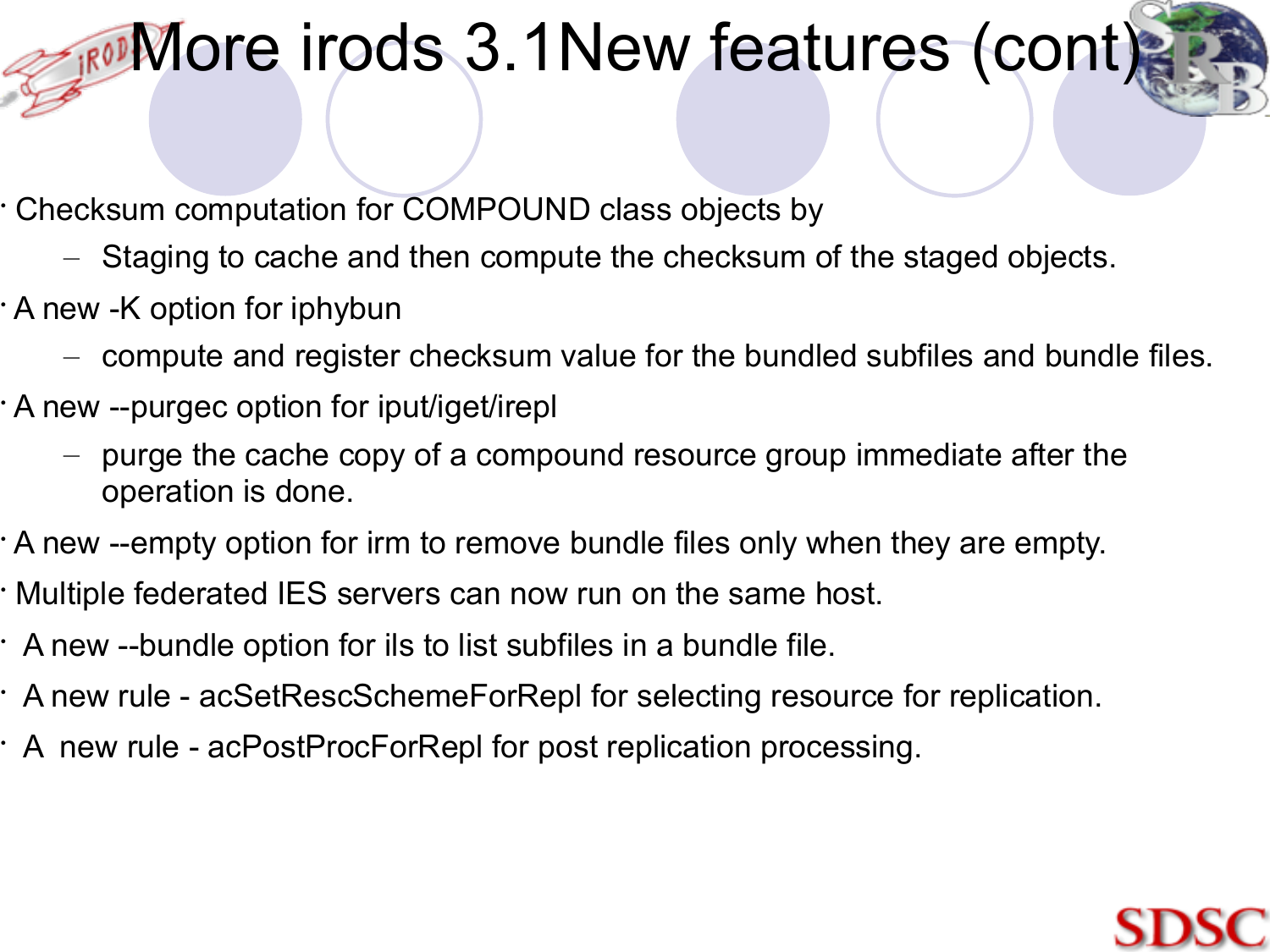#### IRODS NETCDF implementation

- Wrap NETCDF APIs into iRODS APIs and micro-services
	- NETCDF operations performed on iRODS servers for NETCDF data stored in iRODS.
- Initial implementation
	- Inquiry and subsetting functionalities
	- More is needed
	- 7 new iRODS (client/server) APIs
		- Wrap 16 basic NETCDF APIs (libnetcdf) and one higher level libcf subsetting function (nccf\_get\_vara)
		- nc create, nc open, nc close
		- nc\_inq\_varid, nc\_inq\_dimid, nc\_inq\_dim, nc\_inq\_var
			- Inquiry functions
		- nc\_get\_vars\_text, nc\_get\_vars\_uchar, nc\_get\_vars\_string, nc\_get\_vars\_int, nc\_get\_vars\_uint, nc\_get\_vars\_longlong, nc\_get\_vars\_ulonglong, nc\_get\_vars\_float, nc\_get\_vars\_double
			- Subsetting functions, nc get vars class most comprehensive.
		- nccf get vara
			- Higher level subsetting function of libcf for CF (climate and forcast) data
		- API test program can be found in lib/test/src/nctest.c

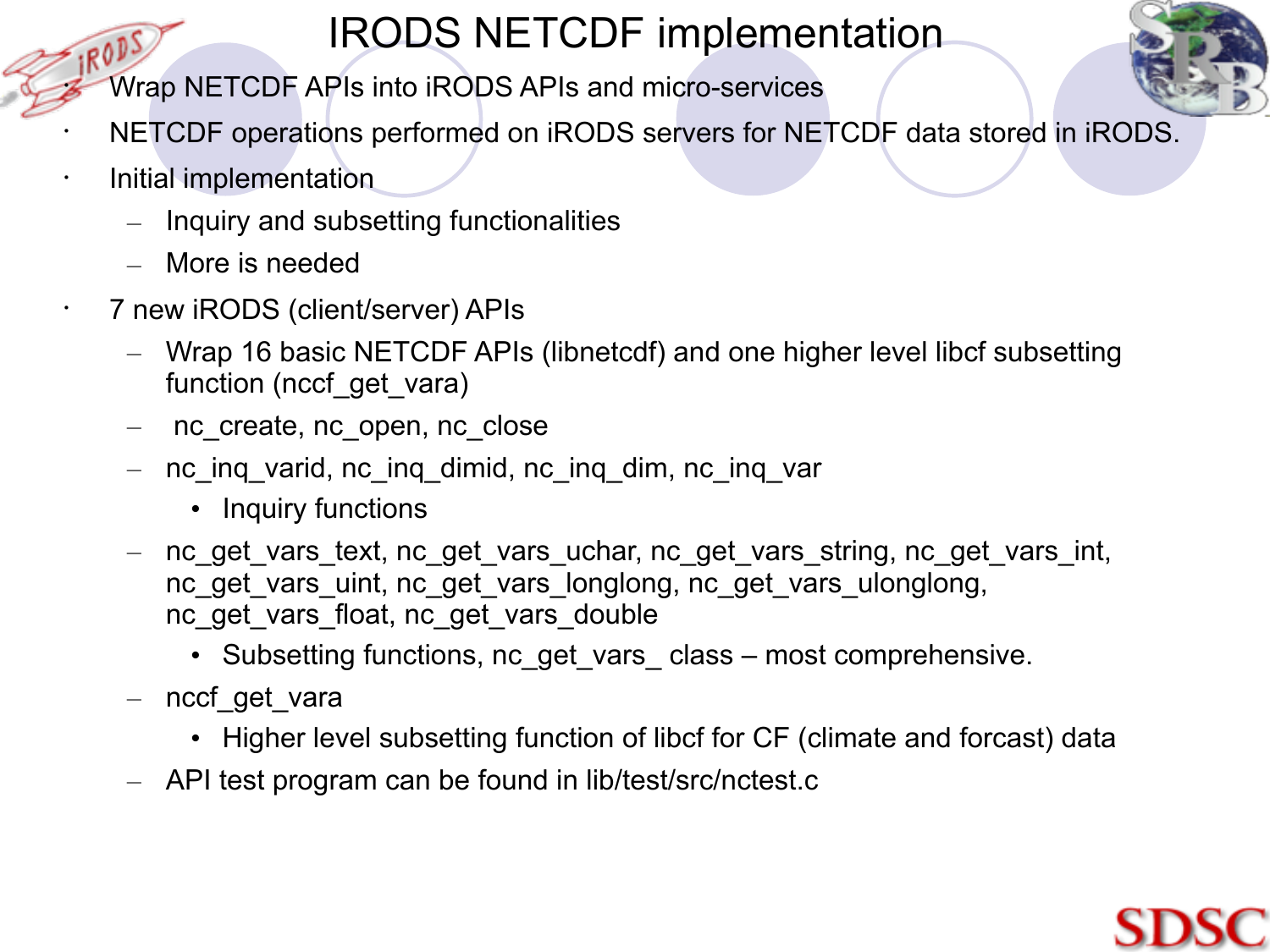#### NETCDF micro-services



- 12 new NETCDF micro-services
	- Allow NETCDF workflows to be performed on the iRODS servers through the rule engine.
	- One for each of the 7 APIs
	- 5 micro-services for accessing data elements in the new data structures
	- An example workflow clients/icommands/test/rules3.0/ netcdfTest.r

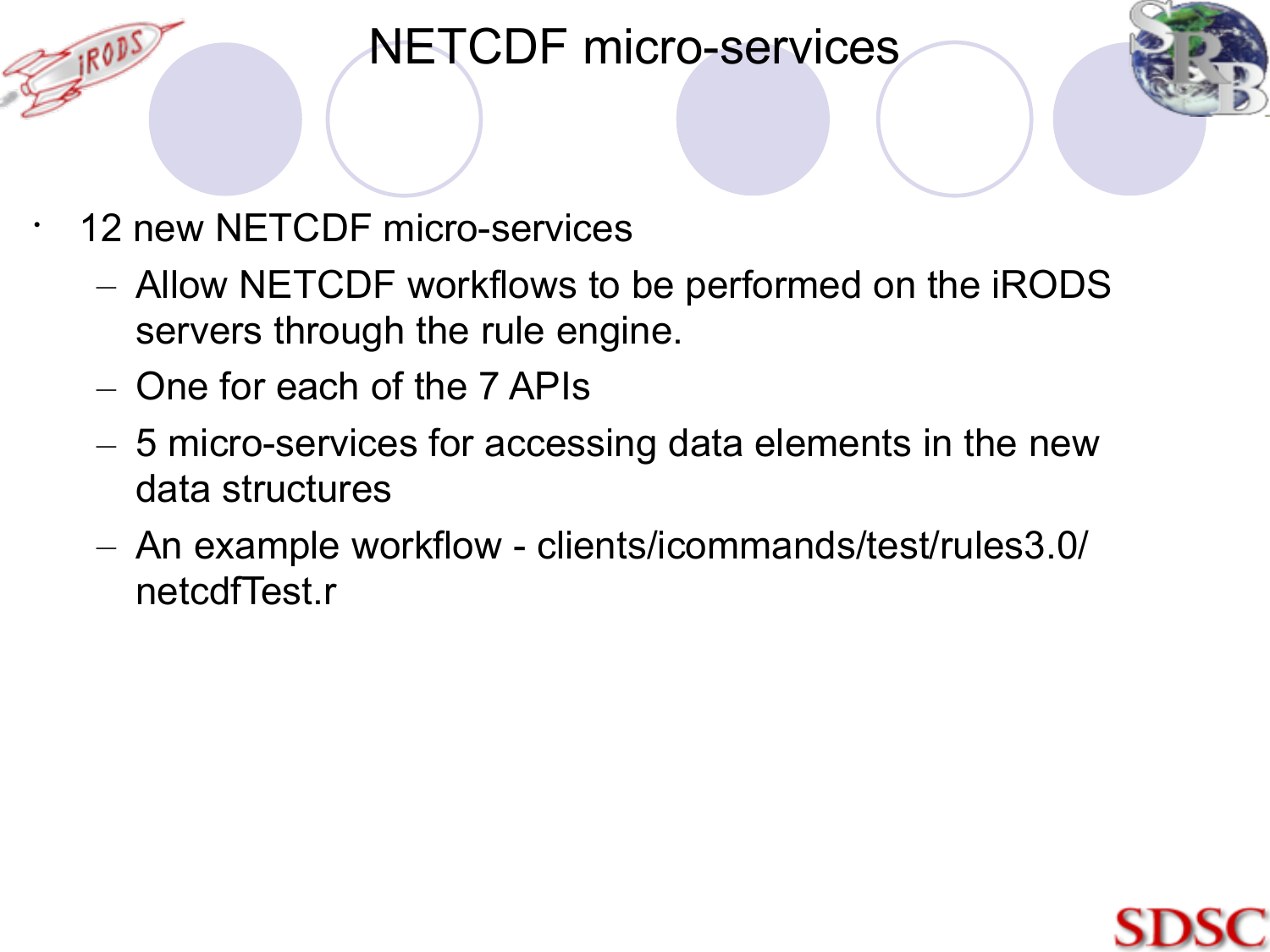

#### NETCTF example workflow – netcdfTest.r

sfc\_pres\_temp.nc – netcdf file containing pressure and pressure in a 2-D grid (longitude and latitude) netcdfTest () { if (msiNcOpen (\*ncTestPath, "0", \*ncid) ==  $0$ ) { writeLine("stdout", "msiNcOpen success, ncid = \*ncid"); ..... # ing longitude if (msiNclngld ("longitude", 1, \*ncid, \*londimid) ==  $0$ ) { writeLine("stdout", "msiNcInqId success, londimid = \*londimid");

 ..... if (msiNcInqWithId (\*londimid, 1, \*ncid, \*inqOut) ==  $0$ ) { writeLine("stdout", "msiNcInqWithId londimid success"); if (msiNcGetArrayLen (\*inqOut, \*lonArrayLen) == 0) { writeLine ("stdout", "lonArrayLen = \*lonArrayLen");

 ..... # ing latitude

if (msiNcInqId ("latitude", 1, \*ncid, \*latdimid) ==  $0$ ) { writeLine("stdout", "msiNcInqId success, latdimid = \*latdimid"); .....

INPUT \*ncTestPath="/wanZone/home/rods/netcdf/sfc\_pres\_temp.nc" OUTPUT ruleExecOut,\*tempVaraOut